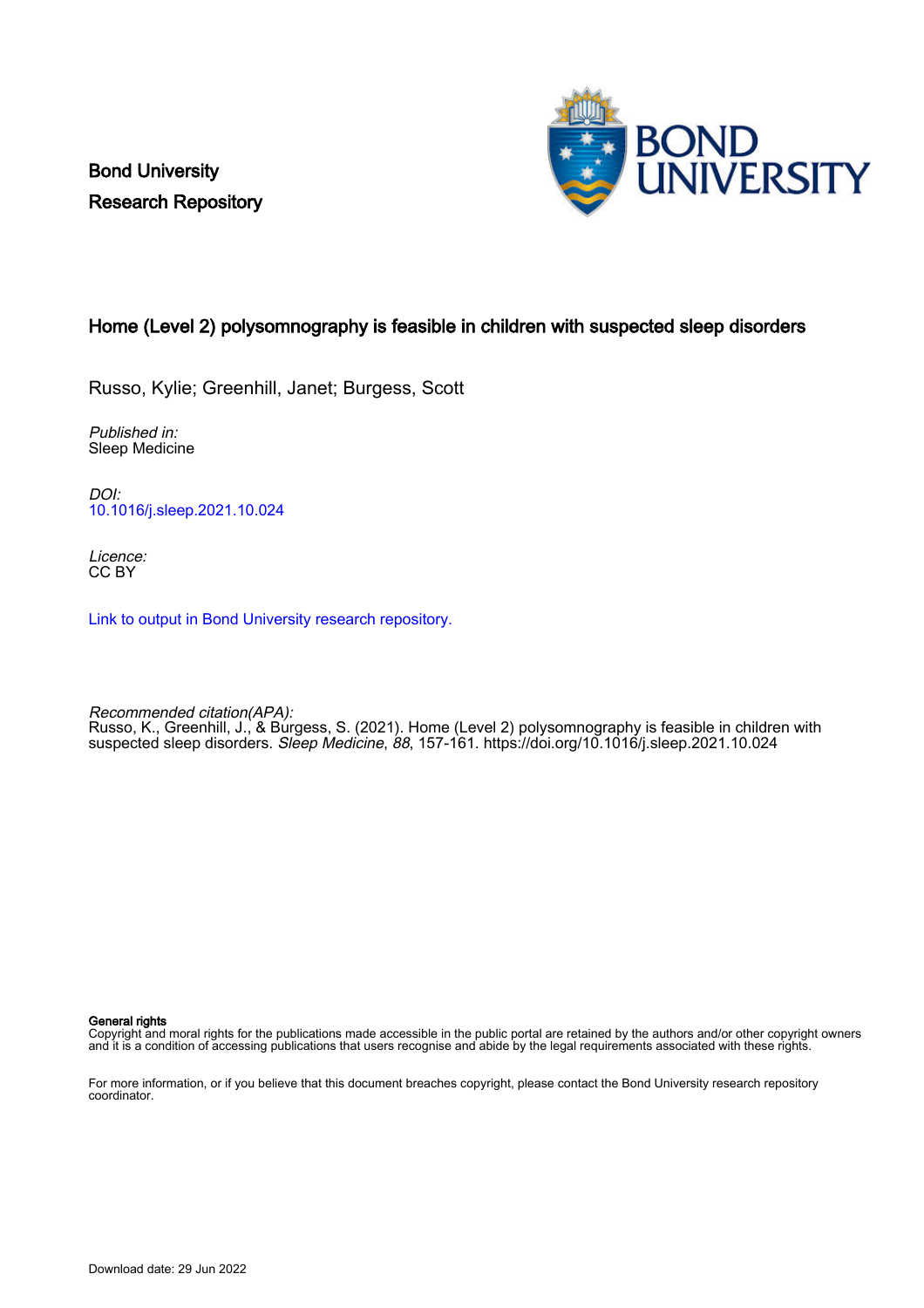[Sleep Medicine 88 \(2021\) 157](https://doi.org/10.1016/j.sleep.2021.10.024)-[161](https://doi.org/10.1016/j.sleep.2021.10.024)

Contents lists available at ScienceDirect

## Sleep Medicine

journal homepage: <www.elsevier.com/locate/sleep>

### Original Article

# Home (Level 2) polysomnography is feasible in children with suspected sleep disorders



骤

sleepmedicine

Kylie Russo <sup>[a](#page-1-0)</sup>, Janet Greenhill <sup>[b](#page-1-1)</sup>, Scott Burgess <sup>b, [\\*](#page-1-2)</sup>

<span id="page-1-0"></span><sup>a</sup> Bond University, Australia

<span id="page-1-1"></span>**b** Queensland Children's Lung and Sleep Specialists, Australia

#### article info

Article history: Received 12 August 2021 Received in revised form 12 October 2021 Accepted 13 October 2021 Available online 22 October 2021

Keywords: Obstructive sleep apnoea Polysomnography Sleep Children Ambulatory Diagnostic screening

#### ABSTRACT

Aim: To audit the feasibility and patient experience of home polysomnography (sleep study) for the investigation of a sleep disorder in children.

Methods: The signal quality and outcomes of a Level 2 (home) polysomnography in young people undergoing investigation between September 2020 and January 2021 in a single centre was reviewed. A successful home polysomnogram was defined as a study with  $\geq 6$  h of sleep and all channels (EEG, thoraco-abdominal bands, calculated airflow, and pulse oximetry) present for at least 90% of the study time. Feedback from the guardian and young person was collected following the study using a questionnaire.

Results: Fifty-five patients, aged 4 months to 18 years, were included. A successful polysomnogram, on the first attempt, was achieved for 48/55 (87%) subjects. There were no differences in success when accounting for neurodevelopmental conditions, OSA severity or age. The majority (76%) of guardians felt that their child slept the same or better than normal and only 12% found having the study conducted at home difficult. Following the study, only 8% would have preferred a hospital sleep study in retrospect. Conclusions: Home polysomnography produced a technically adequate study for the majority of subjects. Most families also found the experience of having a home sleep study to be positive. These data support the use of home sleep studies as an alternative to an in-patient sleep study, in appropriate circumstances, for young people undergoing investigation of a sleep disorder.

© 2021 The Author(s). Published by Elsevier B.V. This is an open access article under the CC BY license [\(http://creativecommons.org/licenses/by/4.0/](http://creativecommons.org/licenses/by/4.0/)).

#### 1. Introduction

Paediatric sleep disorders are important and common conditions. Sleep disordered breathing, which includes obstructive sleep apnoea (OSA), has an estimated prevalence of  $1-5\%$  [[1\]](#page-5-0) and restless legs syndrome/periodic limb movement disorder has an estimated prevalence of 2% [\[2\]](#page-5-1). OSA has been associated with impairments of memory, learning, behaviour, growth, quality of life and cardiovascular health [\[3\]](#page-5-2). Restless sleep disorders have been shown to result in sleep disruption, impaired cognitive function, reduced mood, and poorer quality of life [[4](#page-5-3)].

The reference standard for the investigation of paediatric sleep disorders is a polysomnogram (PSG, also known as a sleep study) [[5](#page-5-4)]. A Level 1 PSG is performed in hospital, under the supervision of

E-mail address: [scott@qclass.com.au](mailto:scott@qclass.com.au) (S. Burgess).

trained medical staff and includes the measurement of multiple physiological signals which allows a comprehensive assessment of sleep quality, breathing, oxygenation and movement. However, such studies are labour intensive and costly.

A Level 2 sleep study refers to an unattended PSG study (no medical staff present) and is performed outside of a sleep laboratory, typically in the patient's home [\[5](#page-5-4)]. It still includes the measurement of at least 7 physiological signals which allow a similar assessment of sleep quality, breathing, oxygenation and movement. Although some more technically demanding measures such as carbon dioxide  $(CO<sub>2</sub>)$  levels and video are often absent.

There are a small number of studies which have examined the feasibility and utility of Level 2 sleep studies for the assessment of OSA in children  $[6-8]$  $[6-8]$  $[6-8]$  $[6-8]$ . These studies reported that 81%-91% of the studies were acceptable based on differing criteria. Ioan, Weick [[6\]](#page-5-5) described a clinical sample of 57 children aged  $3-16$  years. Of these, 8 (14%) subjects were developmentally delayed, and the median age was 7 years. Failure was defined as  $<$  5 h of data or  $>$  75% artefact in one or more major signals. It was reported that 81% of subjects

#### <https://doi.org/10.1016/j.sleep.2021.10.024>

1389-9457/© 2021 The Author(s). Published by Elsevier B.V. This is an open access article under the CC BY license ([http://creativecommons.org/licenses/by/4.0/\)](http://creativecommons.org/licenses/by/4.0/).



<span id="page-1-2"></span><sup>\*</sup> Corresponding author. Queensland Children's Lung and Sleep Specialists, 639 Stanley Street, Woolloongabba, Queensland, 4102, Australia.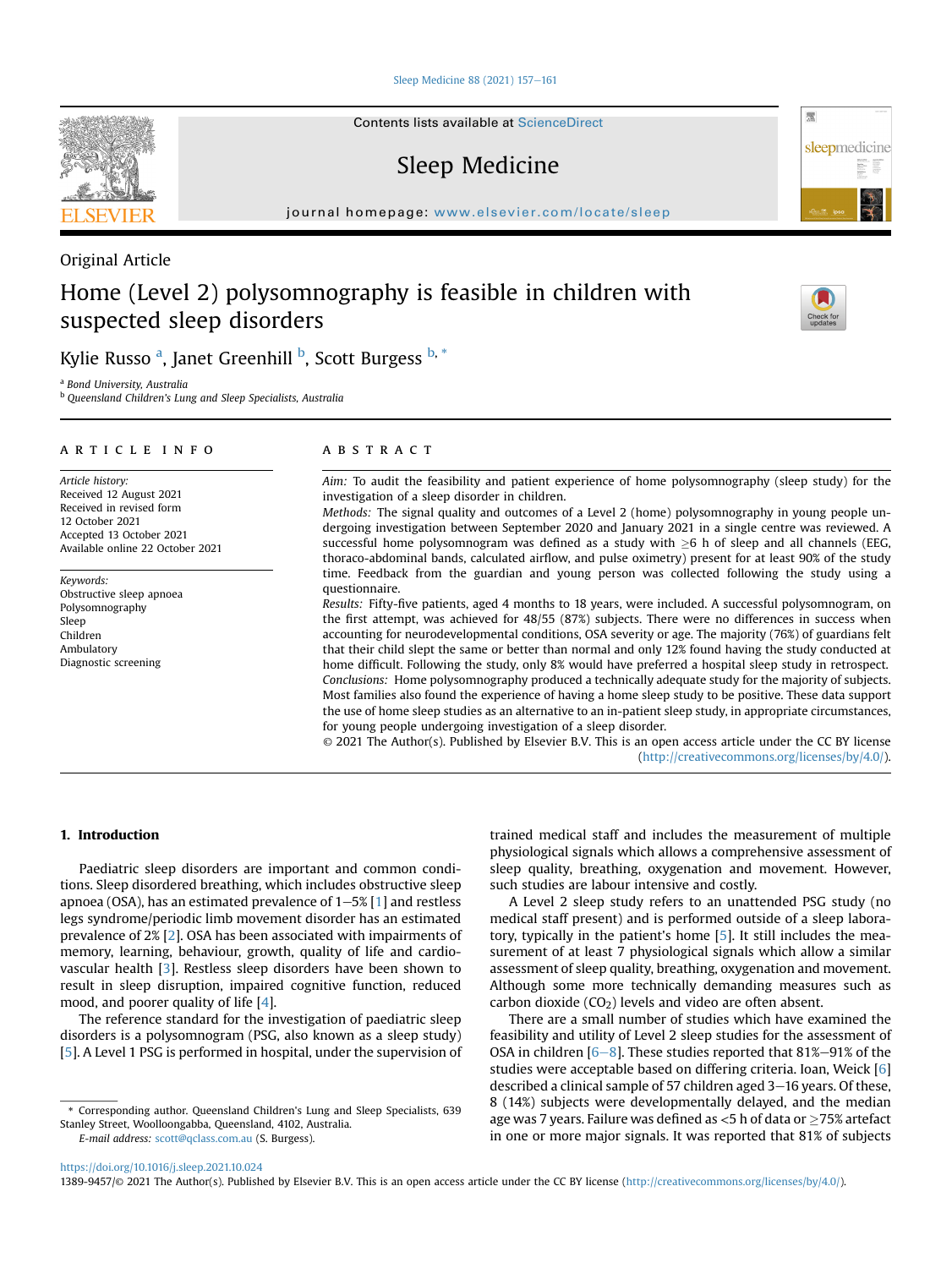had a technically acceptable study and all but one had an interpretable study. Marcus [\[8\]](#page-5-6) described the outcome for 201 children aged  $5-12$  years who were being followed up as part of a neonatal research study. It included few children with medical comorbidities. An adequate study, >4 h of data and signals present for >75%, occurred in 91% of subjects. Goodwin, Enright [\[7](#page-5-7)] reported the outcomes of home sleep studies in 157 children aged  $5-12$  years recruited from the community. Children with significant medical or developmental disorders were excluded. The authors reported that 91% of subjects had at least 5 h of interpretable data.

There has been significant progress in sleep monitoring equipment with improved signal quality, smaller light-weight equipment, and leadless technology such as Bluetooth being incorporated into devices. A calibrated signal derived from bands worn around the subject's chest and abdomen has been shown to produce a calculated airflow signal which in adults was comparable with airflow measured by face mask and pneumotachometer [\[9\]](#page-5-8). This is important as direct airflow monitoring is often disliked by children and is one of the more commonly lost signals.

The principal aim of this study was to assess the feasibility of a Level 2 diagnostic sleep study in a clinical cohort of children in an Australian centre. The secondary aims were to assess the consumer experience and preference for a home or hospital study.

#### 2. Materials and methods

#### 2.1. Setting

The study was conducted in a private paediatric sleep clinic in Brisbane, Australia. The clinic has access to a 5-bed in-patient sleep laboratory. Australia provide universal healthcare to all citizens. However, there is a significant waiting time of  $>12$  months for a non-urgent sleep studies in most government run hospitals, especially following the Covid-19 pandemic. Access to private hospital facilities requires the family to hold private health insurance or pay an additional fee which can be significant. Thus, there is a need for diagnostic services that do not require admission to hospital.

#### 2.2. Population

This clinical audit describes the outcome of consecutive children who underwent a Level 2 sleep study between September 2020 and January 2021. All children were reviewed by a clinician prior to their sleep study. All patients were offered a choice of a hospital or home sleep study.

#### 2.3. Home polysomnography (PSG)

Ambulatory PSG was performed using a Nox-A1 device (Nox Medical, Iceland). Monitored signals included frontal, central, and occipital electroencephalogram (EEG: FpZ, F4, C4, O2, A1 & A2), two electrooculograms (EOG), chin electromyogram (EMG), electrocardiogram, respiratory inductance plethysmography (RIP) of chest and abdominal movement, pulse oximetry (Nonin 3150 with one of 3 age-appropriate sized probes), audio, position/movement and leg electromyograms when clinically indicated. Airflow was assessed using cRIP flow, a calculated signal derived from the respiratory bands. The equipment was applied in the clinic by a sleep physician (SB), typically between 5PM and 6PM, and the patient returned to their own home or a local hotel depending on their distance from the clinic. Guardians started the studies manually at the child's normal bedtime. Guardians were provided with verbal and written instructions on the device. They were encouraged to contact the

physician at any time and were provided with an on-call mobile number. All of the leads connect to a battery powered device worn on the child's chest and are bundled together to prevent a choking hazard and the wrist worn oxygen saturation monitor connects to the main device via Bluetooth. Studies were scored by an experienced sleep scientist (JG) according to rules of the American Academy of Sleep Medicine [\[10](#page-5-9)]. Mild OSA was defined as an obstructive apnoea/hypopnoea index (OAHI) > 1 and < 5 events/hr, moderate OSA if the OAHI was  $>5$  and  $< 10$  events/hr and severe OSA if the OAHI was  $>$ 10 events/hr. A diagnosis of periodic limb movement disorder was made if the number of periodic limb movement series was >5 per hour of sleep.

#### 2.4. Signal quality

The Noxturnal software rates signal quality and calculates the percentage of the study for which there was an adequate signal for the oximeter, airflow, abdominal and thoracic respiratory effort. This assessment was confirmed manually by SB. If either respiratory band signal was absent or a poor signal for >10% of sleep time then the RIP bands were rated as inadequate. The EEG, EOG, chin EMG and leg EMGs were assessment for quality manually by SB. To be acceptable all 3 EEG signals needed to be present and sufficiently free of any artefact for  $\approx$  90% of sleep such that sleep stages could be evaluated. The EOG was assessed as adequate if there was an artefact free signal present for  $\geq$ 90% of sleep time and REMs could be identified. Chin EMG was assessed as adequate if present for  $\geq$ 90% of the recording and there was appropriate differentiation between wake, REM sleep and NREM sleep.

#### 2.5. Criteria for success

Studies with  $\geq 6$  h of sleep and key channels (EEG, RIP bands, cRIP airflow and pulse oximetry) present for at least 90% of sleep time were deemed successful.

#### 2.6. Evaluation of home PSG

Guardians completed a questionnaire including lights off, presence of audible snoring, how the young person slept compared with normal, how easy the study was and whether in retrospect they would have preferred a hospital or home sleep study if cost had not been a factor.

#### 2.7. Statistical analysis

Statistical analysis was performed using SPSS version 26. Descriptive statistics for clinical characteristics and home PSG results are expressed as median and range (or mean and SD if parametric) and questionnaire responses are displayed as frequencies and percentages. Questionnaire data are represented as proportions without missing data items. Non-parametric statistical tests of association (chi-square analysis) between variables were undertaken to explore failed home PSG recordings according to age, sex, OSA severity and the presence of neurodevelopmental comorbidities. A significance Level of  $p < 0.05$  was used.

#### 2.8. Ethics

Ethical approval was obtained from the Mater Misericordiae Human Research Ethics Committee (Ethics no: EXMT/MML/73550).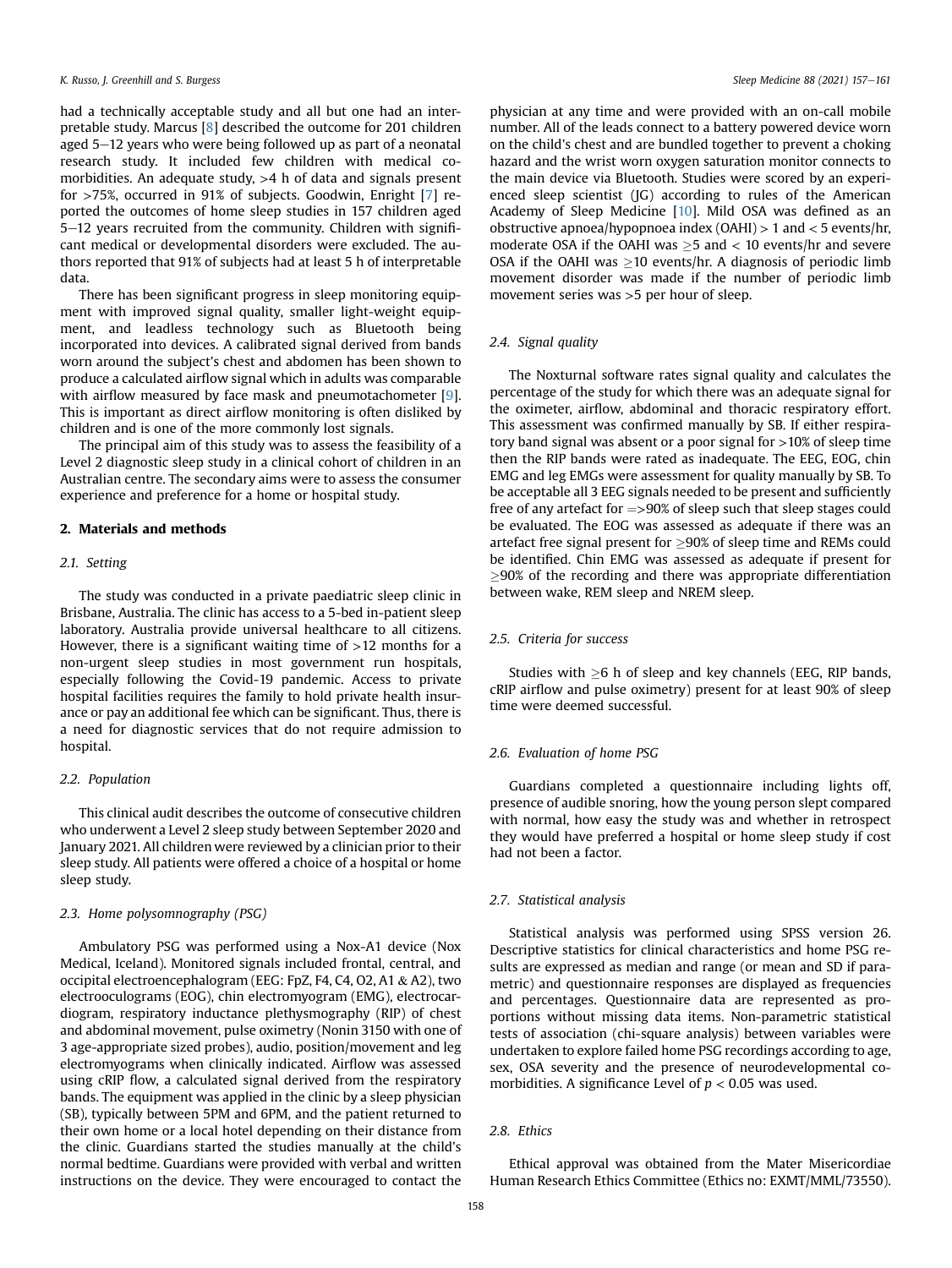#### 3. Results

A total of 55 children were scheduled for a Level 2 home PSG study during the study period (140 subjects had a Level 1 study during the same time). The reason for choosing a home study over a hospital study was not documented. Cost was a significant factor for many families. Although 41% of those undertaking a home study held private health insurance and other factors such as their child sleeping in their own bed and/or avoiding a hospital admission during the Covid-19 pandemic were also mentioned informally. The most common indication for a sleep study was investigation of possible OSA and participants had a mean age (SD) of 7.8yrs (4.4yrs). Participant characteristics are presented in [Table 1](#page-3-0) and [Fig. 1.](#page-3-1) Twenty-one children (39%) had neurodevelopment disorders: Down syndrome in 1 [2%], Prader Willi Syndrome in 4 [7%], autistic spectrum disorder (ASD) in 5 [9%], attention deficit hyperactivity disorder (ADHD) in 4 [7%], ASD  $+$  ADHD in 6 [11%] and  $ASD +$  significant global developmental delay in 1 [2%].

#### 3.1. Waiting time for home PSG

The median time from referral to the initial sleep service clinic appointment was 15 days (range:  $1-115$  days) and the median time from clinic appointment to sleep study was 12 days (range:  $0-172$ ) days). Overall patients waited for a median time of 27 days from referral to their sleep study (range:  $1-191$  days). An outlier from regional Queensland waited 172 days to come to Brisbane because of Covid-19 travel restrictions.

#### 3.2. Home PSG

One subject did not tolerate the application of equipment, the remaining 54 subjects underwent a home sleep study. The median total sleep time (TST) was 540 min (IQR:  $494-585$  min) and an overall sleep efficiency of 89.7% (IQR:  $86-94%$ ) [\(Table 2](#page-4-0)).

#### 3.3. Success rates of home PSG

A total of 48/55 (87%) patients fulfilled the criteria for successful home PSG. The reason for failure included: complete refusal in 1 (1.8%), TST < 6 hrs in 2 (3.6%), <90% signal quality in 3 (5.5%; due to SpO<sub>2</sub> artefact in 2 patients and SpO<sub>2</sub> and EEG absence/artefact in 1 patient) and <6hr of TST and <90% signal quality in 1 (1.8%; due to EEG absence/artefact). The child who did not tolerate application of equipment was 4yrs and had an anxious temperament. His mother attempted to apply the equipment when the child was asleep, but this was unsuccessful. The percentage of TST with artefact free oxygen saturation, RIP bands and EEG for the remaining subjects is

<span id="page-3-0"></span>

|--|--|--|--|--|

Participant characteristics.

| Males, $n$ $(\%)$                                | 37 (67%) |
|--------------------------------------------------|----------|
| Age in years, mean (SD)                          | 7.8(4.4) |
| $<$ 4 years of age, n $(\%)$                     | 8 (15%)  |
| Private health insurance, n (%)                  | 22 (41%) |
| Lives $>100$ km from clinic, n $(\%)$            | 7(13%)   |
| Neurodevelopmental disorder, n (%)               | 21 (39%) |
| Indication for sleep study, $n$ (%) <sup>a</sup> |          |
| Snoring, possible OSA                            | 46 (84%) |
| Restless sleep                                   | 5(9%)    |
| Investigation of somnolence                      | 8 (15%)  |
| Cause of moaning in sleep                        | 1(2%)    |
|                                                  |          |

<span id="page-3-2"></span><sup>a</sup> Multiple indications per child for undertaking sleep studies may have been provided and therefore the total is higher than 100%; SD=Standard deviation; OSA=Obstructive sleep apnoea.

<span id="page-3-1"></span>

Fig. 1. Age and neurodevelopmental condition.

summarised in [Fig. 2](#page-4-1). Four of seven patients with a suboptimal study had an ASD diagnosis and either anxiety or developmental delay. All children <4years of age had a successful home PSG. Overall, there was no difference in the success rates of typically developing children versus children with neurodevelopment conditions ( $p = 0.19$ ), children <4yrs versus children >4yrs ( $p = 0.58$ ), or OSA severity (no OSA,  $p = 0.19$ ; mild,  $p = 0.58$ ; moderate,  $p = 0.13$ ; severe  $p = 0.09$ ).

#### 3.4. Other signals

The two children who removed their head leads also removed the leads for EOG and chin EMG. In additional there were two children for whom the chin EMG did not provide good differentiation between sleep stages and 4 children who either lost or had artefact effecting the left EOG for >10% of the sleep time. The absence of an adequate chin EMG or left EOG did not critically affect sleep staging and these factors were not taken into account when assessing the overall quality of the study. Leg EMG was measured in 26 children. There were 7 children for whom one or both of the leg EMGs were at least intermittently absent.

#### 3.5. Clinically utility of home PSG

Of the seven patients whose study was deemed unsuccessful, four were found to have moderate or severe OSA. One patient, who was initially referred for investigation of moaning in sleep (possible catathrenia), was only observed to moan at sleep onset and transitions (while awake) and not during sleep and therefore catathrenia could be excluded. Thus, although not ideal, these five studies provided clinically useful data and these subjects did not require further diagnostic testing. Overall a clinical diagnosis was confidently made in 53 patients (96%).

#### 3.6. Acceptability of home PSG

Fifty-one guardians (93%) completed the questionnaire. Compared with their normal sleep: 2% felt their child slept much better, 22% better, 52% the same, 20% worse and 4% much worse. Guardians felt that having the study at home was very easy 16%, easy 33%, neither easy or difficult in 39%, difficult in 10% and very difficult in 2%. Most guardians still preferred a home sleep study (75%) compared with no preference (18%) or a hospital study (8%).

#### 4. Discussion

This audit of a clinical population of children undergoing a home sleep study found that the overwhelming majority (87%) had a successful study. For the remaining subjects the home study often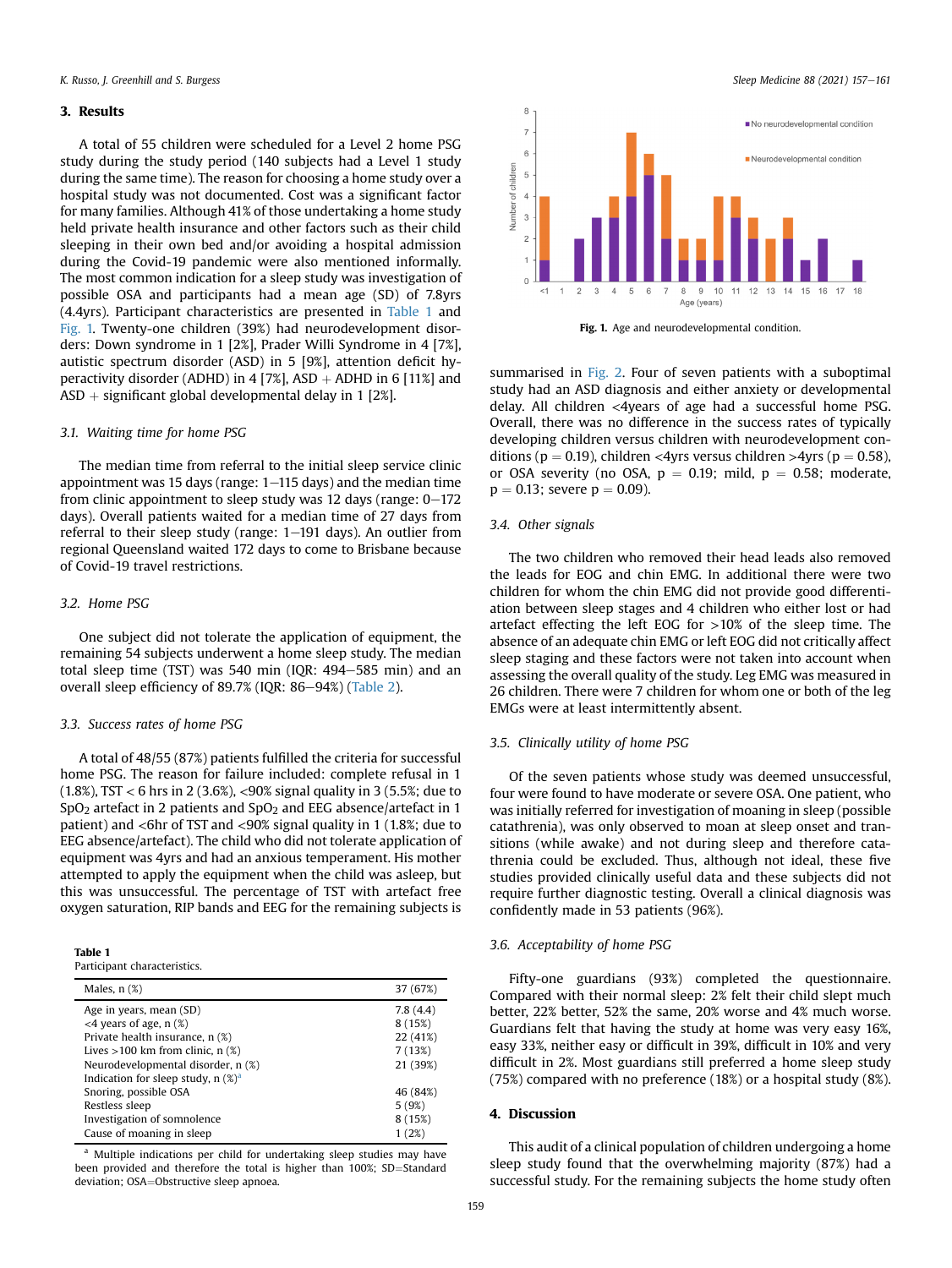#### <span id="page-4-0"></span>Table 2

Level 2 polysomnography results ( $n = 54$ ).

|                                                       | Median | IQR         | Range       |
|-------------------------------------------------------|--------|-------------|-------------|
| Total recording time (min)                            | 565    | $511 - 602$ | $248 - 677$ |
| $TST$ (min)                                           | 540    | $494 - 585$ | $226 - 668$ |
| Sleep efficiency (%)                                  | 90     | $86 - 94$   | $60 - 97$   |
| NREM 1 (% of TST)                                     | 4.1    | $2.6 - 6.0$ | $0.1 - 20$  |
| NREM 2 (% of TST)                                     | 41     | $35 - 46$   | $25 - 82$   |
| NREM 3 (% of TST)                                     | 26     | $22 - 31$   | $10 - 41$   |
| REM (% of TST)                                        | 27     | $23 - 30$   | $4 - 43$    |
| Arousal index (number/hr of TST)                      | 8      | $6 - 10$    | $3 - 66$    |
| Obstructive apnoea/hypopnoea index (number/hr of TST) | 0.6    | $0.2 - 2.4$ | $0 - 91$    |
| Central apnoea/hypopnoea index (number/hr of TST)     | 1.7    | $1.0 - 3.2$ | $0 - 38$    |
| Mean oxygen saturation (%)                            | 97     | $96 - 98$   | $73 - 99$   |
| Lowest oxygen saturation (%)                          | 91     | $87 - 92$   | $51 - 95$   |
| Oxygen desaturation index (number/hr of TST)          | 1.9    | $0.7 - 4.5$ | $0 - 62$    |
| Periodic limb movement index <sup>a</sup>             | 2.5    | $0.0 - 6.0$ | $0 - 17$    |
|                                                       | n      | %           |             |
| <b>Total OSA</b>                                      | 21     | 39          |             |
| Mild OSA                                              | 10     | 19          |             |
| Moderate OSA                                          | 6      | 11          |             |
| Severe OSA                                            | 5      | 9           |             |
| Periodic limb movement disorder <sup>a</sup>          |        | 28          |             |
| Central sleep disorder                                |        | 6           |             |

<span id="page-4-2"></span> $^{\text{a}}$  Limb movement measured in 25 subjects; TST = Total sleep time; NREM=Non-rapid eye movement sleep; REM = Rapid eye movement sleep; OSA=Obstructive sleep apnoea.

<span id="page-4-1"></span>

Fig. 2. Percentage of sleep time in which polysomnography signals were artefact free.  $TST = Total sleep time$ .

provided sufficient information, leaving only 2 subjects (4%) in whom further investigation was required. The criteria used for success in this study were more stringent than in previous studies; 6 h of sleep and key signals present for  $\geq$ 90% of sleep. Despite this, the data were comparable with previous studies by Iona [\[6](#page-5-5)] who reported 81% of studies were technically adequate and 98% interpretable and both Goodwin [[7](#page-5-7)] and Marcus [[8](#page-5-6)] who reported an adequate sleep study in 91% of subjects.

Subjective sleep quality and satisfaction with having a home sleep study were also high. A significant proportion of guardians (76%) reported that their child slept as well or better than usual and only 8%, in retrospect, would have preferred to have had a hospital sleep study if cost had not been a factor.

There are numerous reasons why a Level 2 study was adequate for most subjects. There have been technical advances in ambulatory sleep equipment. The device used is worn on the subject's chest and oximetry connects via Bluetooth technology allowing fewer cords and no connection to devices separate to the subject. This also increases the safety of home sleep studies with fewer choking hazards. In a previous study problems encountered included limited power outlets nears the child's bed, the device becoming unplugged when the child went to the toilet or interference from household devices [[8](#page-5-6)], problems not experienced with more modern equipment. The calibrated airflow signal was also extremely robust and provided an airflow signal in all subjects while the respiratory bands remained in place. The respiratory bands are easily adjusted to fit the child well and remained in place in all subjects with the exception of the child who did not allow any equipment to be applied and one of the children who woke and pulled off all equipment.

It is important to highlight that the investigators had performed more than 200 ambulatory studies prior to this audit. During this time mistakes were made, and procedures were adapted. The most vulnerable signal is oxygen saturation and probes were always securely fastened with tape at set-up. Guardians were provided with clear verbal instructions, a laminated instruction sheet and spare equipment. After-hours calls were uncommon, but the oncall physician was contacted numerous times, most often regarding the oximetry signal. Prior practice of guardians applying at least some of the equipment at home was found to be less successful. Assessing signal quality prior to the subject returning home helped ensure that all equipment/leads had been configured and applied correctly.

The aim of this project was to assess feasibility and not clinical accuracy of home sleep studies. The equipment used in this study is the same as may be used in a hospital sleep study. However, it is conceded that subjects did not have a measure of  $CO<sub>2</sub>$ , direct measurement of airflow or video. A study involving direct comparison of subjects undergoing a Level 1 and 2 study would be required to exclude differences in diagnosis or OSA severity. Ambulatory studies were only offered when the young person had an adequate domestic setting, a guardian who could supervise the study and would not require monitoring by a healthcare professional. During the period of the audit all subjects met these criteria. Some complex patients (for example those with a significant neuromuscular disorder or those receiving respiratory support) will require  $CO<sub>2</sub>$  and/or clinical